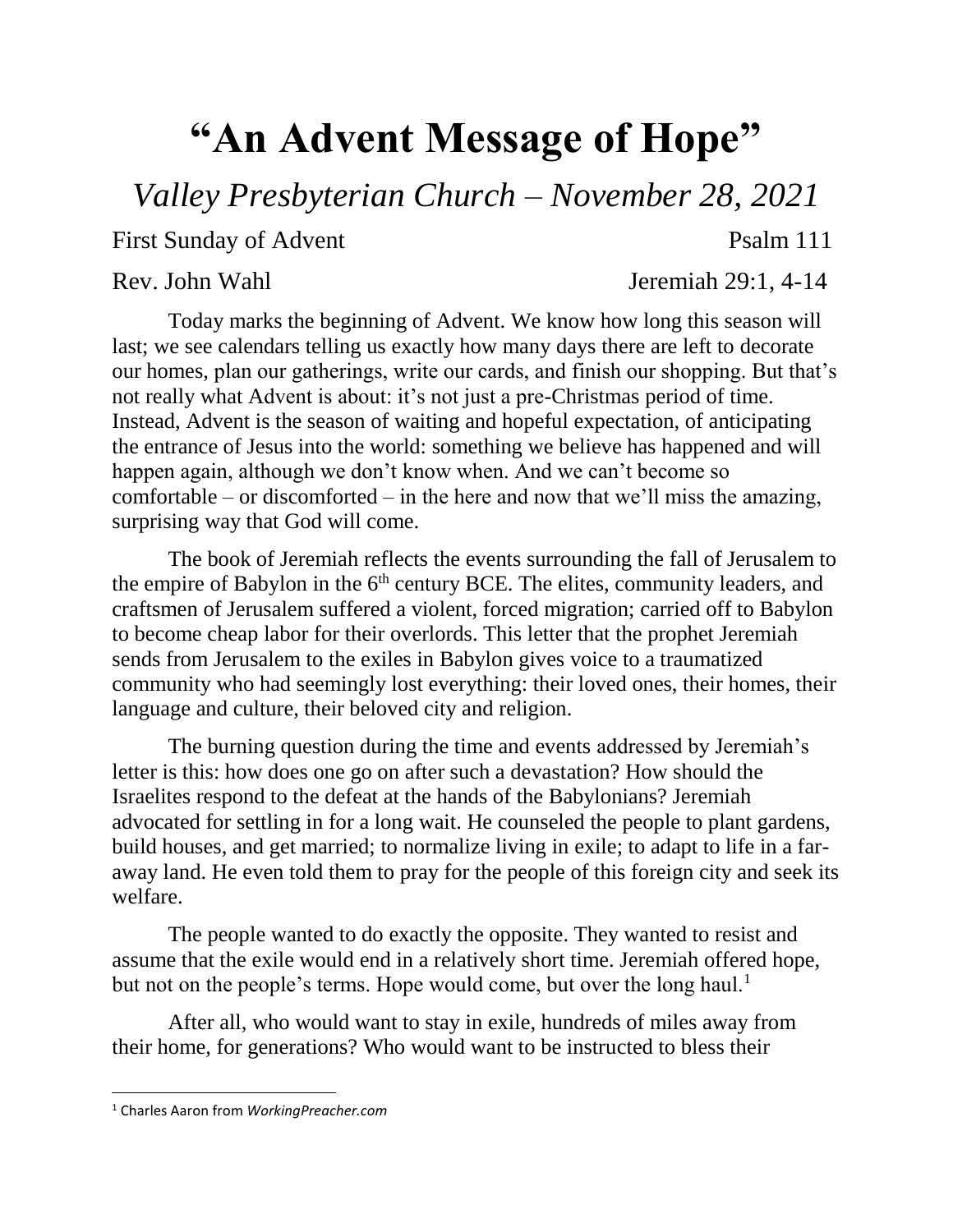captors, even if one's welfare is connected to theirs? Who wants to be told to make the best of a bad situation? In a time of exile, we might expect to hear words of lament or comfort from the prophet; instead, he gives them instructions about accepting their situation; of making a new beginning at what seems like the end to everything they knew and held dear.

Jeremiah tells them to focus on the basics: finding somewhere to live, food to eat, and spouses for their children; putting one foot in front of the other. Eventually, the exiles would have to wrestle with theological questions. But, for now, it is a matter of survival.

The people are told to promote the welfare of Babylon; this is a translation of the Hebrew word "shalom," which means peace and prosperity; human flourishing. Beyond that, the exiles are also told to *pray* for the city in which they were living, and to *work* for its peace. Each of us is called to contribute the common good, to work for the prosperity of those around us.<sup>2</sup>

By this time, Jeremiah had been a prophet for decades. On numerous occasions, he had warned the people against listening to the messages of the false prophets; those who would tell them only what they wanted to hear. The exile, Jeremiah preached, had taken place because they had failed to live up to their covenant with God; they had not promoted justice and worked for peace. The exile was ultimately not the doing of the Babylonians, God had taken them there. Thus, they should not resist their current situation, but accept it. They should not hate their captors – who were now their neighbors – but find assurance that God will continue to be present with them in their new home. Blessing would come, but not in the way the people had hoped. Blessing meant coming to terms with the present; blessing meant praying for people they would rather blame.

Accepting, here, does not mean that you need to like what is happening; it means that you understand your current realm of power and influence. The people in exile could not change what had already taken place; and could not yet determine the future still to happen. Refusing to take part in caring for themselves and their community would only increase their suffering.

Jeremiah's message is not that "everything is fine", but that they will have to do the things that are necessary to live: plant and build, marry and increase, work and pray.<sup>3</sup>

l

<sup>&</sup>lt;sup>2</sup> John Holbert, "Pray for the Peace of the City"

<sup>3</sup> Amy Robertson and Robert Williamson, *Bible Worm Podcast*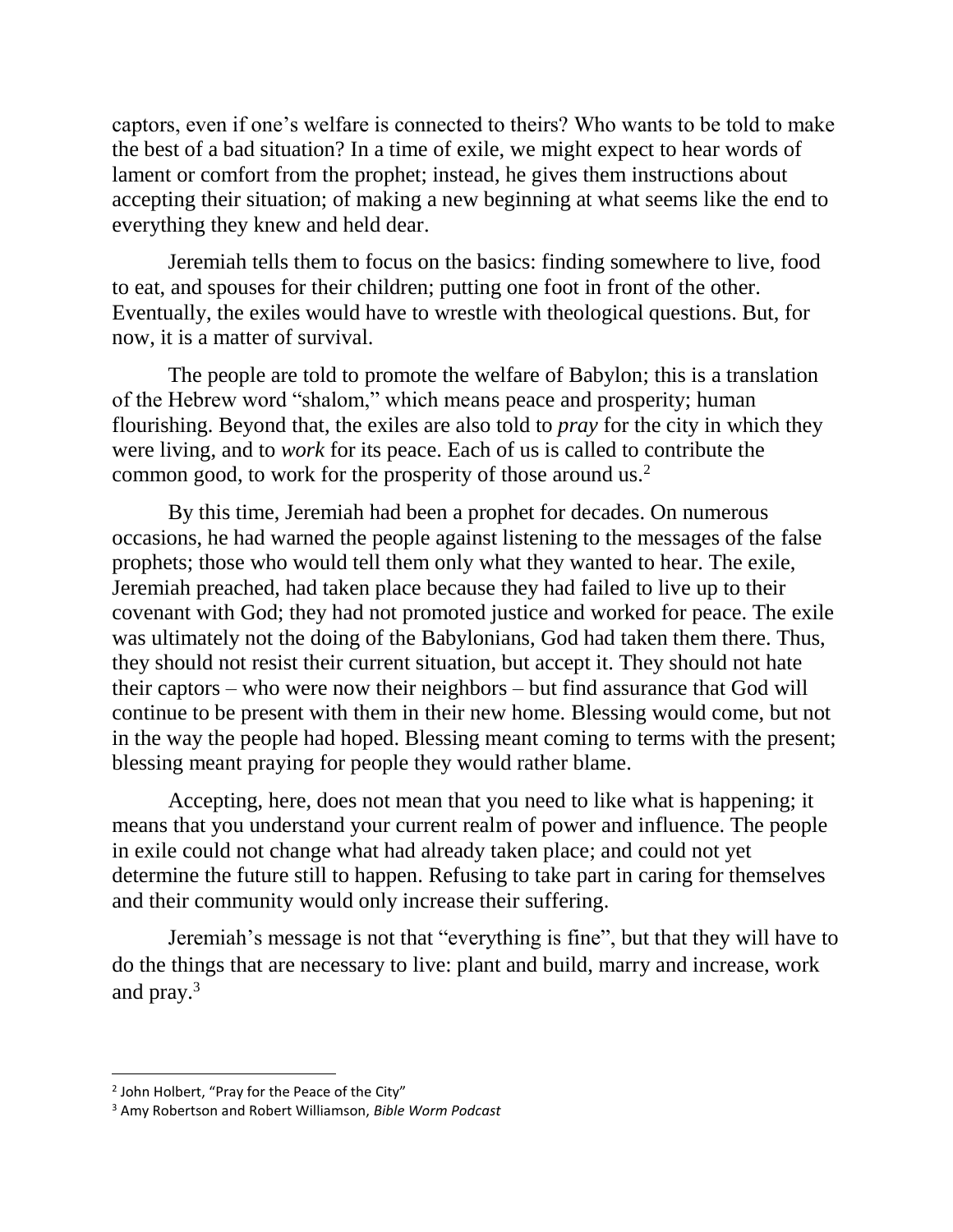Jeremiah goes on to say that this time of exile will last for seventy years; which would mean that change would not end for at least a couple of generations. Jeremiah implores them to accept their situation of exile, but not to regard it as unchangeable. In time, if they took part in the community in which they lived – even if it was not where they wanted to be – they would be blessed. God would always be with them and a different future would eventually come.

During this Advent season, we are living in a time of pandemic that most of us believed would not last so long. Although the experts have been telling us that there might continue to be more variants, we thought that  $-$  with a vaccine  $-$  we could escape new waves of infection, and hospitalizations, and deaths. Similar to the ancient Babylonian exile, we do not know how long the period of trauma in which we are living will go on.

And, as with any period of trauma, we are now dealing with a whole range of emotions: anger and frustration, confusion and helplessness. The message of the prophet that we read this morning continues to be true: we cannot change what has already happened, and we also cannot predict what is still to come. What we can do is accept our position of influence in the present. We may not like the place where we are, but there are things we can do in taking the next step forward. We can continue to pray for peace and work for the welfare of our community, seeking to comfort those who have suffered loss and help those who are experiencing need; to build up for the sake of our children and seek peace among our neighbors.

In the eleventh verse, the prophet seeks to reassure the exiles in Babylon, writing, "I know the plans I have in mind for you, declares the Lord; they are plans for peace, not disaster, to give you a future filled with hope." This verse is often removed from its original context in our day. We sometimes forget that a hopefilled future may not come according to our preferred time frame; that maybe it is not even for us to witness, but for generations to come.

Still, as we step into another Advent season, we do so with the hope that God is always with us; that, with Jesus' birth, God broke into the world in the past and we believe God will do so again. Why do we have to wait? Why doesn't God come in power now? In his day, Jeremiah believed it was because the people had not faithfully followed the covenant. Thus, what they longed for most would be delayed. Still, in their time of waiting, they could experience the blessings of homes and gardens, of marriages and children, of good relations with their neighbors even if not in the place they wanted to be.

We believe that we are also live in a time of waiting – the time in-between Jesus' birth and his promised return. This in-between time has already gone on for